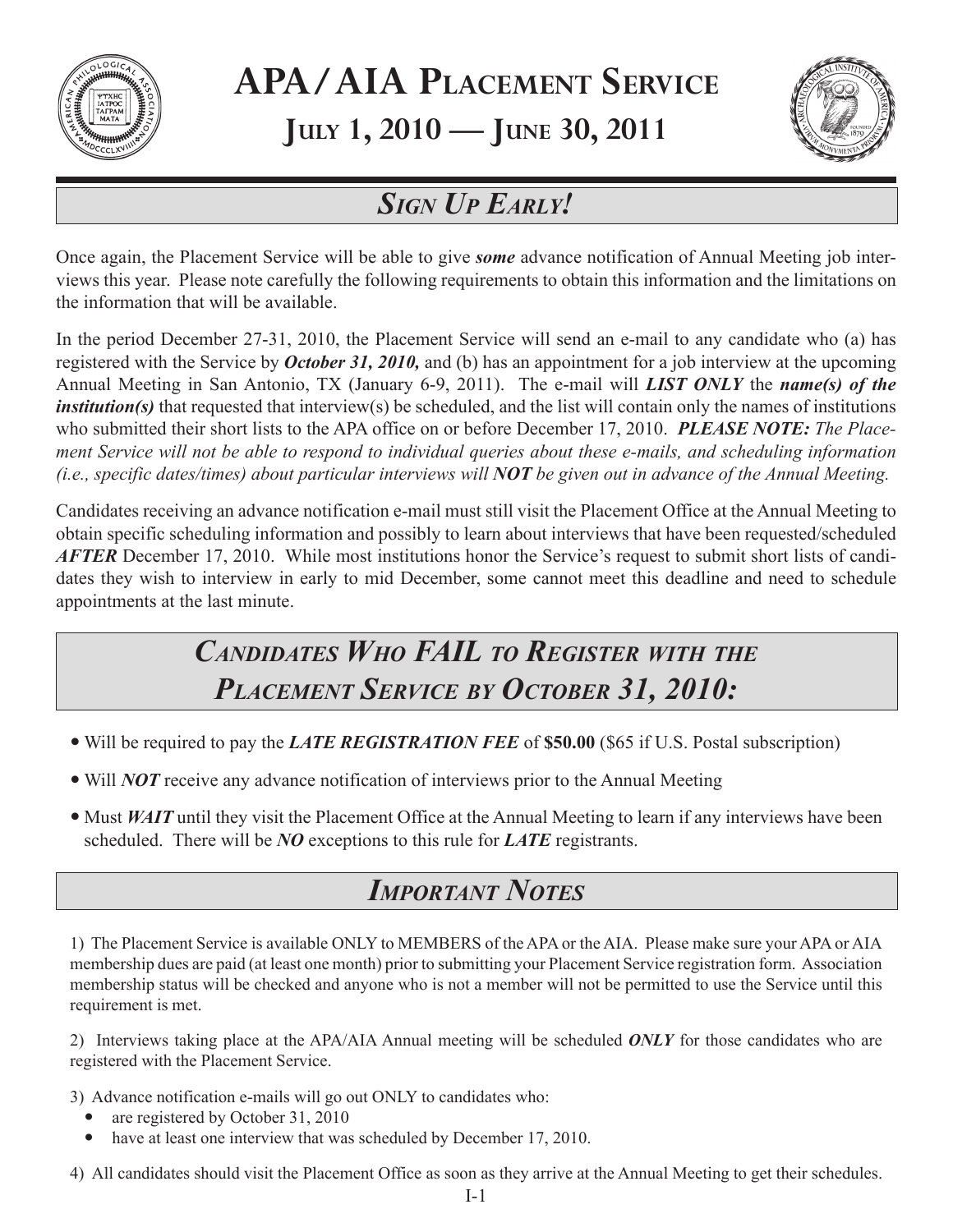

# **APA/AIA PLACEMENT SERVICE JULY 1, 2010** — **JUNE 30, 2011**



# *DESCRIPTION OF SERVICES:*

The Placement Service provides placement assistance to APA-AIA Candidates and Institutions through the following services:

1) *Positions for Classicists and Archaeologists* is a monthly publication which announces available and possible positions generally for the following academic year. The APA and the AIA urge chairs of departments in the United States and Canada involved in the teaching of the Classics, Classical Archaeology, and related subjects to use the Placement Service by advertising all pertinent job vacancies in *Positions*. The APA and the AIA likewise urge national and regional organizations in Classics to advertise such positions as executive directors, secretary-treasurers, and journal editors in *Positions*. Advertisements for positions of other sorts (in museums, libraries, organizations and the like) for which classicists and archaeologists may be considered are also listed. A position is normally listed only once in order to avoid confusion about how many positions are available at a particular institution. *Positions* are mailed out on or about the 15th of every month. Within a week of that time, the job listings are posted on the APA and AIA websites (APA: http://www.apaclassics.org; AIA: http:// www.archaeological.org). The Placement Service also uses email to transmit *Positions*. Candidates who sign up for e-mail service will receive *Positions* twice each month. When a Candidate or Institution joins the Service, any missed back issues of *Positions* will be forwarded accordingly.

2)*The Placement Service book containing CVs of some candidates is NO LONGER being published.* Because institutions almost always require candidates to submit CVs, page I-12 of this booklet contains a suggested format

3) *Interviewing Facilities at the Annual Meeting*. The Placement Service offers facilities for interviews and other communications during the APA/AIA Joint Annual Meeting **only** to Candidates and those Institutions registered for Comprehensive Service. The Placement Service serves as a scheduling center through which messages are transmitted and interviews arranged between institutional representatives and applicants at times convenient to both. The Placement Office provides rooms for interviewing candidates; however, institutions are encouraged to rent their own private suites for this purpose, as the Placement Service's space is limited. (See Placement Guidelines, section 9.)

The goal of the Placement Service is to schedule interviews prior to the Annual Meeting. Doing so enables the Placement Service staff to run on-site operations more efficiently for both Candidates and Institutions interviewing. Institutional representatives and applicants are asked to visit the Placement Office *immediately* upon their arrival at the Joint Annual Meeting, to obtain interview schedules and to arrange any last-minute, on-site scheduling.

# *GENERAL INFORMATION FOR UTILIZING THE PLACEMENT SERVICE:*

The Placement Service year runs from **July 1, 2010, through June 30, 2011**. Use of the Placement Service for 2010-11 by **candidates** *is restricted to members in good standing of the American Philological Association* OR *the Archaeological Institute of America*. An individual's membership dues must be paid for the current year before his or her registration as a "Candidate" with the Placement Service can be processed. **Institutions** wishing to utilize the Placement Service, whether it be just to advertise a position opening, or, to take advantage of the full Comprehensive Service Package, are *no longer required* to be members or have a sponsor in order to utilize the Placement Service.

Membership dues for the APA should be sent to: Membership dues for the AIA should be sent to:

**APA Membership Services** Archaeological Institute of America **Johns Hopkins University Press - Journals Division Membership Department P.O. Box 19966 656 Beacon Street, 4th Floor Baltimore, MD 21211-0966 Boston, MA 02215-2006**

PLEASE NOTE: Fees for the Placement Service are separate from societal membership dues and from Annual Meeting registration fees. Checks should be made payable to *APA/AIA Placement Service.* Please direct all Placement Service fees (non-refundable) and correspondence about the Placement Service to: American Philological Association, Placement Service, 292 Claudia Cohen Hall, University of Pennsylvania, 249 S. 36<sup>th</sup> Street, Philadelphia, PA 19104-6304. (Please check the APA web site www.apaclassics.org - for our current mailing address before you submit your registration forms.)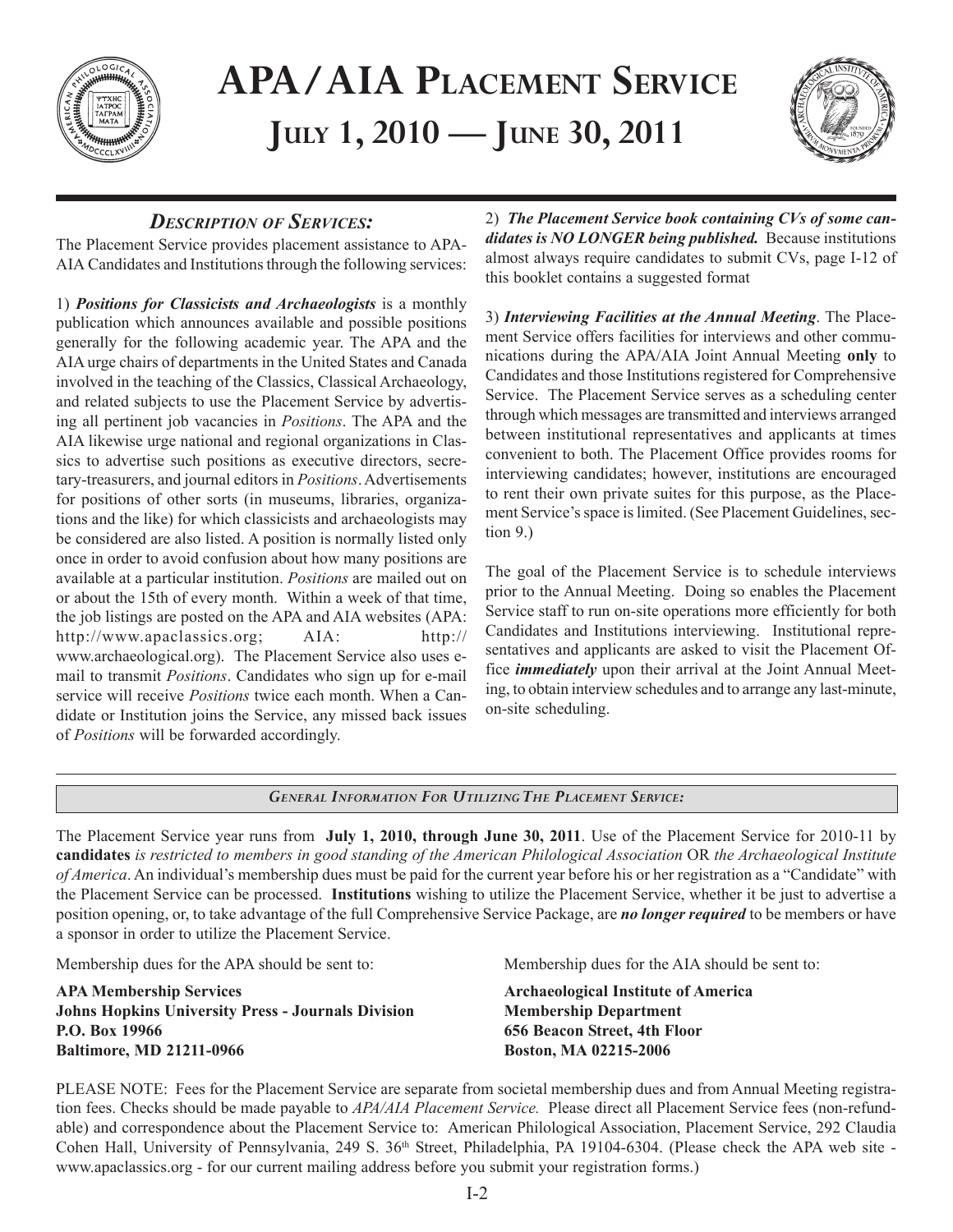# *PLACEMENT SERVICE REGISTRATION FOR CANDIDATES*

# *COMPREHENSIVE SERVICE PACKAGE EARLY REGISTRATION PERIOD (THROUGH OCTOBER 31, 2010): \$20.00*

Candidates enrolling for the Comprehensive Service Package during the Early Registration Period are entitled to the following:

- Use of the INTERVIEWING FACILITIES at the Annual Meeting
- A one-year subscription, via E-MAIL, to *POSITIONS FOR CLASSICISTS AND ARCHAEOLOGISTS*

Candidates who register for the Comprehensive Service Package by October 31, 2010, and ask to receive the subscription to *POSITIONS* in hard-copy form via the U.S. Postal Service pay \$35.00.

> *COMPREHENSIVE SERVICE PACKAGE LATE REGISTRATION PERIOD (BEGINING NOVEMBER 1, 2010): \$50.00*

Candidates enrolling for the Comprehensive Service Package begining November 1, 2010, are entitled to the following:

- Use of the INTERVIEWING FACILITIES at the Annual Meeting
- A one-year subscription, via E-MAIL, to *POSITIONS FOR CLASSICISTS AND ARCHAEOLOGISTS*

Candidates who register for the Comprehensive Service Package on or after November 1, 2010, and ask to receive the subscription to *POSITIONS* in hard-copy form via the U.S. Postal Service pay \$65.00

*PLEASE NOTE:* **All candidates are encouraged to enroll with the Service during the Early Regtistration Period. Doing so allows Placement Staff to distribute convention materials in a more timely manner and enables staff to distribute information about interviews scheduled prior to the Annual Meeting.**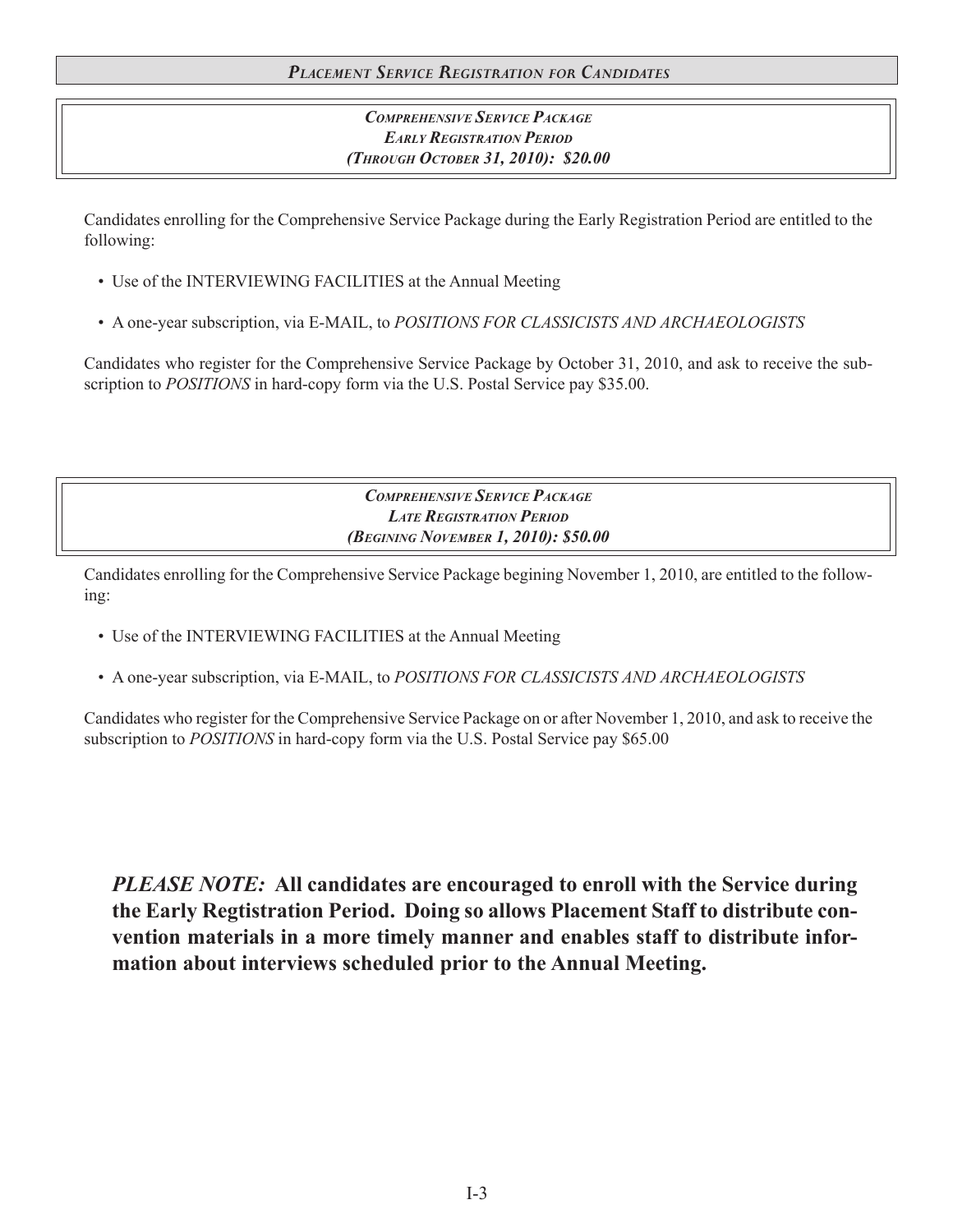# *PLACEMENT SERVICE PACKAGES AVAILABLE TO INSTITUTIONS*

# *COMPREHENSIVE SERVICE PACKAGE*

For \$300.00, Institutions registering for the Comprehensive Service Package are entitled to the following:

• ADVERTISEMENT of job opening(s) in the *POSI-TIONS* bulletin. *PLEASE NOTE: An Institutional Placement Service Registration Form MUST be completed and MUST accompany the request for placement of an advertisement.* Institutions registering for Comprehensive Service are eligible to advertise an unlimited number of position opening announcements throughout the Placement Service year. However, any given position opening typically appears in *only one* monthly issue of *Positions*, in order to avoid any confusion on the number of job openings available at a particular institution. Advertisements will also automatically be listed on the APA and AIA web sites, and will remain posted there.

Advertisements must include a telephone number and/or e-mail address with the name of a party to contact for questions regarding the Institution's advertisement, and a deadline date for acceptance of application materials. The ad should also specify whether the position is a "definite" or "possible" opening. There is a 250 word maximum on all ads. Please refer to the *Guidelines* below, for specific instructions. The copy deadline is 12:00 noon (Eastern time) on the 13th of the month from January through August and 12:00 noon (Eastern time) on the 10th of the month from September through December. (**PLEASE NOTE**: If the advertising submission deadline falls on a weekend, the closing date is noon on the Friday *before* the weekend.) It is *preferred* that the text for the ad be Emailed to the APA Office at apaclassics@sas.upenn.edu, although standard mail or fax is also acceptable. Ads sent via E-mail should be placed in the body of the message and *NOT* sent as an attachment.

• Use of the INTERVIEWING FACILITIES at the Annual Meeting. APA Staff will schedule all interview appointments that are to be conducted at the Annual Meeting.

• A one-year subscription, via E-MAIL, to *POSITIONS FOR CLASSICISTS AND ARCHAEOLOGISTS.*

For any institution that would prefer to receive the *POSI-TIONS* subscription via hard copy through the U.S. Postal Service, in addition to all other benefits of the Comprehensive Service Package, the fee is \$350.00.

## *SUBSCRIPTION ONLY POSITIONS FOR CLASSICISTS AND ARCHAEOLOGISTS*

Subscriptions to *POSITIONS* are available *only* to Institutions. For E-MAIL delivery, the fee is \$25.00; for hard copy via the U.S. Postal Service, the fee is \$50.00. **PLEASE NOTE:** Institutions registering for SUBSCRIPTION ONLY status are *not eligible* for any other services provided by the Placement Service. However, a SUBSCRIPTION ONLY registration *can* be upgraded to the Comprehensive Service Package (requires an additional fee) at any time during the Placement Service year.

*OTHER SERVICES AVAILABLE TO INSTITUTIONS*

#### *Advertisement Only*

From July 1, 2010, through January 15, 2011, for \$100.00, an Institution can place a *one time only* job opening announcement in the *POSITIONS* bulletin. *(The fee is reduced to \$75.00 if the ad is placed from January 16 - June 15, 2011.)* The announcement will also be listed on the APA and AIA web sites. Institutions requesting an ADVERTISEMENT ONLY are *not* eligible to receive any other services provided by the Placement Service. Any additional advertisements placed by these institutions at a later date in the *same* Placement Service year will be assessed an additional fee *each time the service is requested*.

# *REGISTRATION AND PAYMENT*

To speed the processing and to help ensure accuracy, registration with the Placement Service should be made by using the forms accompanying these instructions. PLEASE TYPE OR PRINT CAREFULLY since this form will be used as a permanent record. TELEPHONE ENROLLMENTS WILL NOT BE PROCESSED.

Individuals are required to prepay all charges. Institutions may request an invoice; however, a Payment Order number *MUST* be provided at the time of the request. Acceptable forms of payment are: 1) checks or money orders drawn in U.S. funds payable through a U.S. bank; 2) International Money Orders; 3) Visa or MasterCard credit cards. Cash should not be sent and is done at the sender's risk. All payments must come to the APA net of all bank charges; institutions wishing to send funds by wire should add \$20 to their payment amount. Checks should be made payable to APA/AIA PLACEMENT SERVICE. If paying by credit card, please include the complete number, expiration date, and your signature.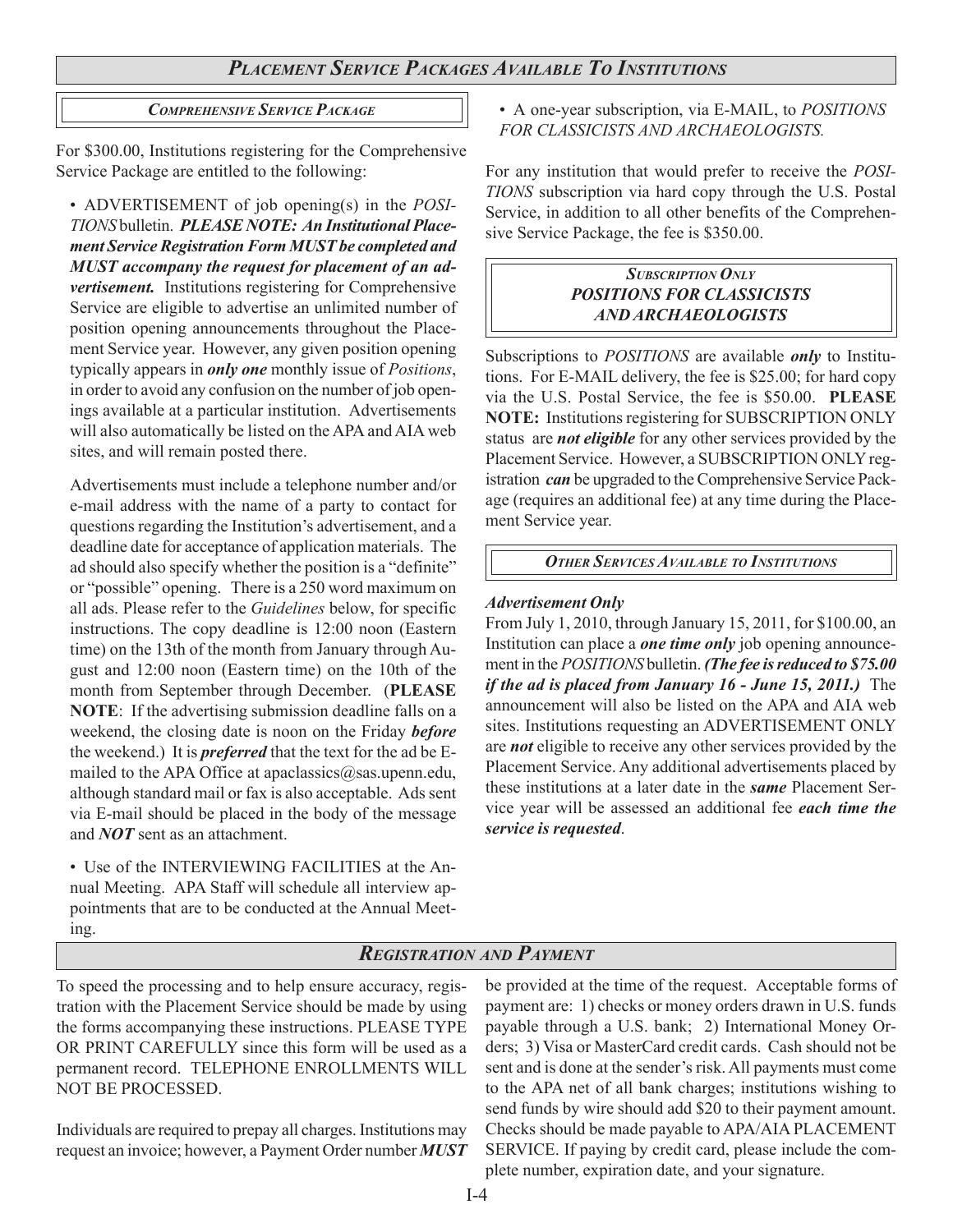Completed forms and payments are to be sent to:

**American Philological Association Placement Service 292 Claudia Cohen Hall University of Pennsylvania 249 S. 36th Street Philadelphia, PA 19104-6304**

(Please check the APA web site - www.apaclassics.org - for our current mailing address before you submit your registration forms.)

PLEASE NOTE: Returned Check Policy: There will be a \$20.00 minimum charge for returned checks.

# *PLACEMENT SERVICE GUIDELINES*

Amid the increasing complexity and pressures of the academic marketplace and in keeping with the practices of other professional societies, the APA and AIA have established a Joint Committee on Placement, charged with monitoring current hiring procedures and suggesting modifications and improvements when necessary. The Committee consists of seven members with staggered three-year terms. Five members are appointed by the APA President, and two by the AIA President. When possible, the Committee should contain at least one person who has had recent experience as a candidate with the Placement Service. At the time of appointing the Committee, the APA President also designates one of its members as chair. Rank, type of institution, gender, minority status, and geography are to be considered in order to make the Committee as representative as possible. The committee includes as a non-voting *ex officio* member the Chair of the APA Committee on the Status of Women and Minority Groups.

Users of the Placement Service are required to observe the following guidelines:

1) Institutions which intend to conduct interviews at the Annual Meeting *must* purchase the Comprehensive Service package.

2) If there are two individual departments or programs from the same college or university conducting job searches, *each department/program must register as a separate entity* (institution) if it plans to utilize the Placement Service for its job search.

3) Each institution may use the interviewing facilities at the Annual Meeting for up to two (2) job searches, *providing the same search committee is interviewing for both job openings*. Any department/program conducting more than two searches at the Annual Meeting must purchase an additional Comprehensive Service Package.

Institutions conducting two job searches and using two search committees must rent a private suite (at a discounted rate, with limited availability) through the Placement Service), **and** *both* **search committees** *must* **use the** *same suite* **to conduct all interviews.** Search committees will need to coordinate their calendars so that all interviews

take place in the same suite. (Only *ONE* suite rental per institutional department/program.) In **unusual** circumstances the Placement Director can waive some of these requirements.

4) All openings available should be advertised in *POSI-TIONS* and through whatever other forms of publication a department deems suitable (*e.g.*, letters to individual Classics departments). Advertisements should be intended to reach as large a pool of candidates as possible.

5) A deadline for the receipt of applications should be clearly stated if one is imposed. In selecting a deadline, institutions should take into account the date when the advertisement of the position will appear, and thus make sure that candidates have a reasonable amount of time to prepare and submit their applications. The Committee strongly suggests that absolute deadlines be set for no earlier than four weeks after the first appearance of the advertisement in a Placement Service e-mail to candidates, whenever this is feasible. For institutions that wish to have an open-ended search, (*i.e.*, those where applications will continue to be collected and reviewed until a suitable candidate is found) the commencing review date must be at least 15 days from the date that the ad is first published.

6) Job descriptions must be as specific and accurate as possible, indicating degree requirements, experience, etc.

7) It should be clearly stated whether the position advertised has been approved by the administration or is contingent on budgetary authorization. The length of time for which the advertised position is authorized should also be clearly stated. If possible, the listing of a temporary position that might be extended should contain the words "renewable" or "possibly renewable," and the number of years for which it might be renewed. If the person who was originally hired for the position is not going to hold the position for the following year, or if the position at any time turns into a tenure-track position, the position should be re-advertised.

8) The institution should state its intention to comply with fair hiring procedures. (The Placement Service will not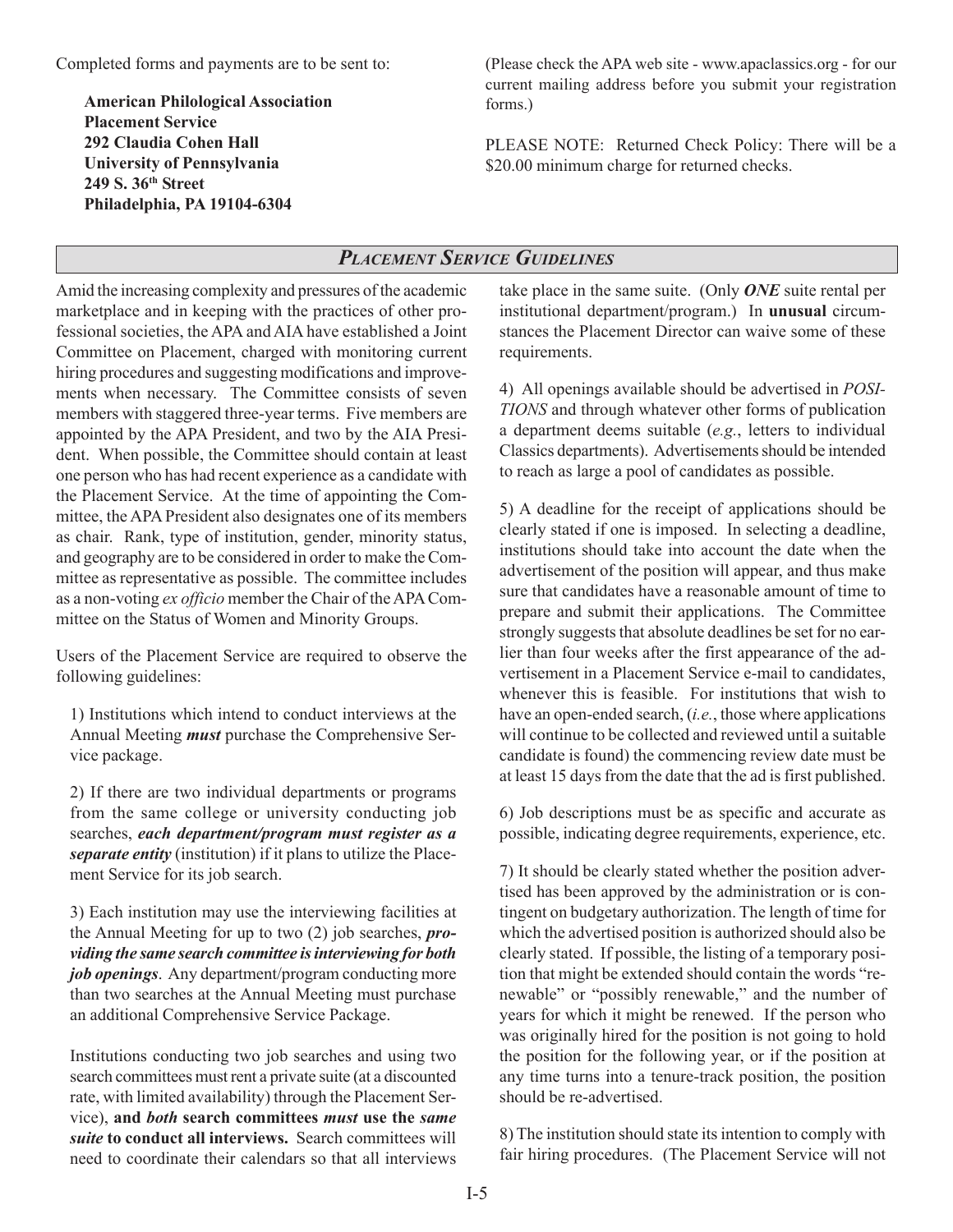list discriminatory advertisements.) These procedures should be followed at every stage in the search. Institutions registered with the Placement Service are required to abide by the APA Statement on Professional Ethics, including the following: "In all matters relating to employment, the APA strongly endorses the 1976 AAUP Statement on Discrimination. Moreover, Classicists should be protected against discrimination based on race, gender, religion, national origin, age, disability, marital status, or sexual orientation, gender identity, and actual or perceived medical conditions, including being HIV positive, whether symptomatic or asymptomatic." The Placement Service suggests that institutions indicate in their advertisements whether they offer domestic partnership benefits.

9) Institutions should avoid making demands on candidates for supporting materials that would be extremely onerous or expensive, unless it has determined such materials are necessary to its deliberations at the stage at which they are requested.

10) The APA disapproves firmly of "charade listings," that is, listing as open a position for which the candidate has been selected in advance.

11) Inquiries and applications should be acknowledged promptly and courteously (generally within two weeks of receipt). If possible, institutions are encouraged to inform candidates they plan to interview before the Annual Meeting. Institutions are also encouraged to inform candidates of the fact that they have not been chosen for an interview.

12) Interviews of the candidates, whether at the Annual Meeting or at the department, should be conducted in a courteous, friendly, and professional manner. The interviewee's personal and professional integrity should be respected at all times. Interviews at the Annual Meeting should be conducted in a manner and setting that will put candidates at ease. Interviews should not be held in hotel bedrooms under any circumstances. The Placement Service provides comfortable, private, conference-style rooms, or, institutions can opt (if/when available) to rent a private suite for interviewing purposes at the Annual Meeting. (Special suite rates have been negotiated with hotels.)

13) Candidates should not be asked about their age, political views, sexual preference, marital status, children, or whether spouses are willing to relocate in the area of the interviewing institution. (These matters may, of course, be raised by the candidate.) Representatives of the institutions should not make inquiries about these matters outside the interviews. Questions about religious beliefs or affiliations are to be omitted except in the case of some institutions with religious affiliations, where such questions are lawful under the provisions of the Equal Employment Opportunity Act (Section 42, USC 2000e-2e; http://www.eeoc.gov/policy/vii.html). Institutions that fall under these provisions and plan to consider candidates' religious affiliations, religious beliefs, and/or willingness to support, incorporate, or accommodate the tenets of the institution's affiliation in teaching and/or research should include in their advertisements a statement of their religious affiliation and how that affiliation will affect their consideration of candidates.

14) At the time of an interview, the institutional representative should give the candidates some indication of when a final decision is likely to be made.

15) Candidates eliminated from the competition should be notified of this fact in a courteous manner as soon as possible. A common practice is for institutions to inform all candidates not designated as final candidates that such a "short-list" has been made up.

16) As soon as a decision is made, all final candidates (often defined as those who have made campus visits) should be informed. If a decision is postponed beyond the academic year in which interviews occur, all remaining candidates should be informed of this.

17) The institution should promptly inform the APA of the action taken on the position listed, informing the APA specifically of the candidate hired.

18) If a department hires a candidate with qualifications different from those stated in the job listing, it must be prepared to defend its action, in writing, with specific and substantial reasons.

19) Candidates are reminded that they also have obligations to the institutions and departments which have positions available. Candidates are expected to keep their files up to date, to remove themselves promptly from consideration if they have accepted a position elsewhere, and also to inform the Placement Service of this fact, and in general to conduct themselves in an honorable fashion.

20) Complaints with all substantiation available should be directed to the chair of the Committee on Placement or the Executive Director of the APA. The APA Board has directed the Executive Director to inform them fully of the nature of alleged violations of these principles.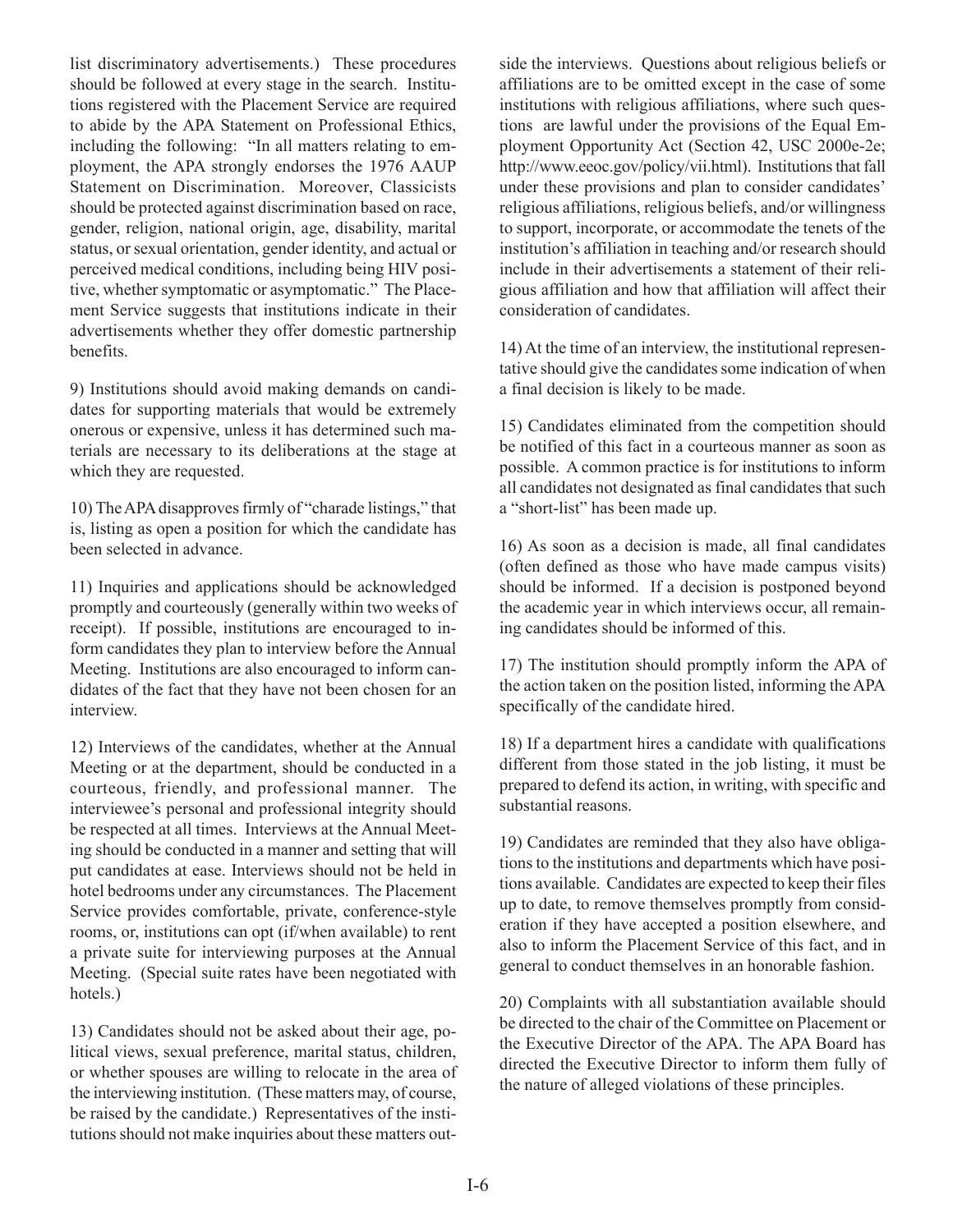# *CHECKLIST OF ADVICE FOR JOB CANDIDATES IN CLASSICS*

# *BEFORE THE PROCESS BEGINS*

1) Talk to faculty at your home institution, or, if you have a temporary position, to your colleagues, to find out as much as you can about the hiring process from the institutional point of view. This will help you to understand the constraints under which search committees and departments operate and make you readier to be a professional colleague. Watch out for the rumors and misinformation that often circulate among job candidates: these will not make you seem aware or savvy, only naive or worse.

2) Find out as much as you can about academic life. Many job candidates clearly don't fully understand the actual demands of faculty positions. Ask teachers and colleagues about the job requirements typical of their institutions or others at which they've taught. Faculty members in tenure-track and tenured positions are normally evaluated on some combination of teaching, research, and service (institutional and professional), but different institutions value these categories differently and sometimes mean slightly different things by each. Some prior investigation in this area will not only help you understand the different kinds of jobs to which you are applying, it will also make the job itself easier to do once you get it. Helpful in this regard (and in other ways too) is *The Academic Job Search Handbook* by M. M. Heiberger and J. M. Vick (3rd ed., 2001: University of Pennsylvania Press).

• Carefully consider the difference between liberal arts institutions, teaching-oriented state universities, and larger research institutions, both public and private. Each sort of institution has different needs and makes different demands on faculty. For example, liberal arts schools tend to privilege teaching and interaction with students, but most also require solid research from faculty members. Research universities will require an active, continuous, and substantial research profile, but they will not want to hire poor or disinterested teachers.

 $\checkmark$  If you are truly interested in only one kind of school, do not apply to the others. If you are open to different sorts of institutions, make sure that you do not convey, even incidentally, a hierarchical attitude that ranks one type above the other.

3) Most importantly, consider yourself a member of the profession before starting the job search. Applications and interviews are always stronger if the applicant comes across as a member of the field who is exploring career possibilities within it rather than a suppliant begging for admission to it. Know who you want to be in terms of your career and your profession. What characterizes your work? What links your research interests into a coherent professional identity? Do you want to emphasize teaching and outreach? research? a balance of both? Thinking through some of these issues beforehand can help you to seem like a professional and less like a student in need of further mentoring.

#### *BEFORE APPLYING*

1) Inform yourself about the process of a job search in Classics, in particular by reading Joy Connolly and Jacqui Sadashige's "Going on the Market" located on the Women's Classical Caucus website at http://www.wccaucus.org/ connolly jobmarket.pdf.

 2) Ideally, attend the annual APA/AIA convention in the year before you are going on the market, just to check things out and maybe to give a paper.

3) Sign up with the APA/AIA Placement Service:

- to receive regular updates of the most comprehensive job listings in Classics, Ancient History, and Archaeology;
- to enjoy hassle-free and confidential scheduling of job interviews without overlaps;
- to get access to professional interviewing facilities instead of hotel bedrooms and public bars;
- to participate in the APA's collection of important data on the placement and hiring process.

4) Set up a dossier, preferably with your home institution's placement service. The dossier should contain (in order of decreasing frequency with which these items are requested)

- a curriculum vitae;
- 3-5 letters of reference;
- transcripts (graduate transcripts usually suffice);
- a writing sample;
- a research plan;
- a statement of your teaching philosophy;
- $\bullet$  teaching evaluations, sample syllabi, etc. (but these are almost never requested).

5) Write a Classics CV, not a business resume (see the guidelines on page I-12 of this booklet and a sample online at http:/ /www.wccaucus.org/connolly\_jobmarket.pdf).

- Keep it short, clear, and truthful.
- Design the layout so that even a casual reader notices what you want to emphasize.
- List what you have done, not what you think you could do.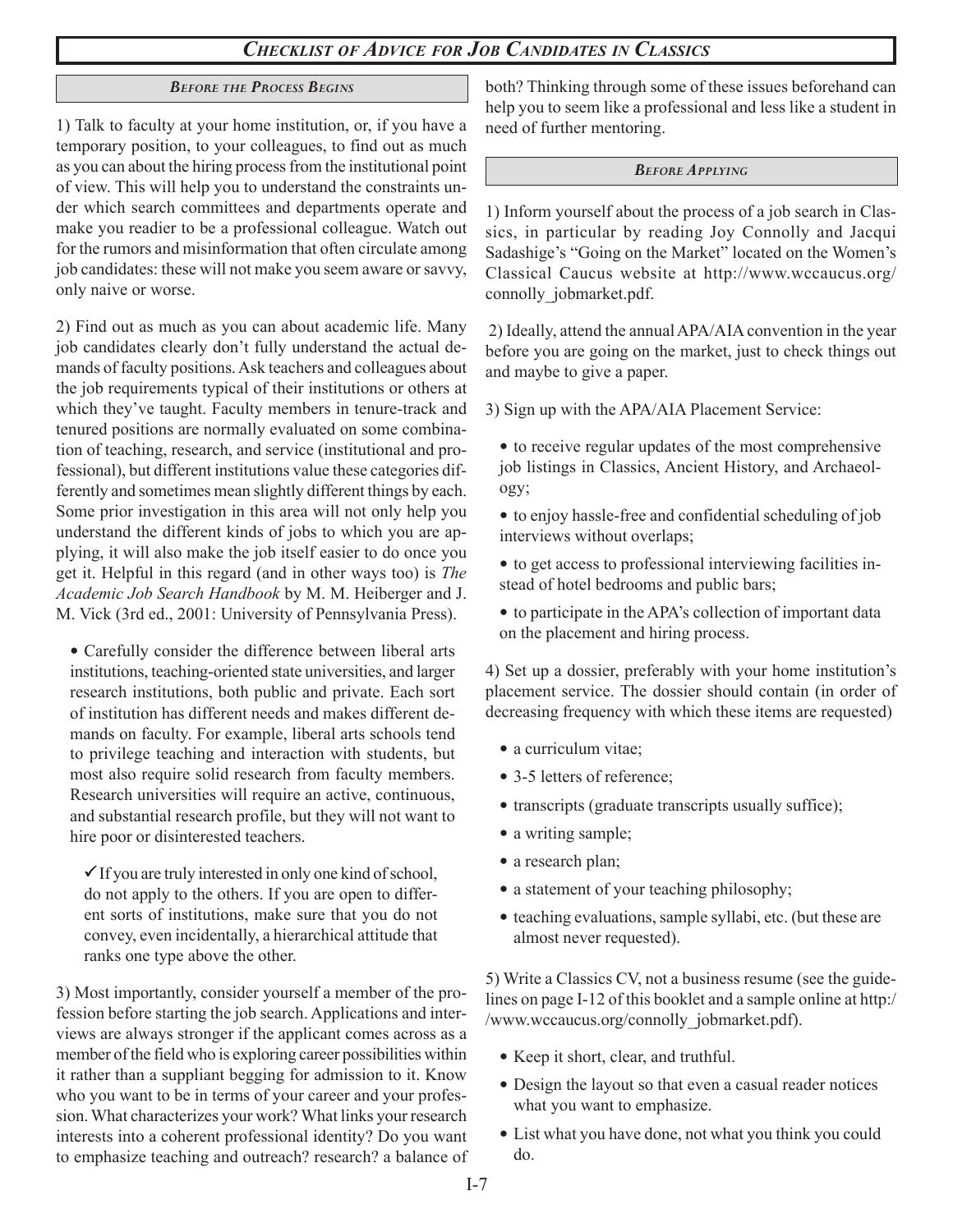- Don't list professional affiliations; these are assumed.
- Don't list the catalog numbers of courses taught; these are irrelevant.

6) Design two templates of cover letters, one targeted at research institutions, one at smaller colleges with an emphasis on teaching.

#### *WHEN APPLYING*

1) Apply to as many positions as possible, and don't limit yourself unnecessarily with regard to geographical location or types of institutions. You should be aware that such limitations often keep qualified candidates from getting jobs.

2) Take the time to inform yourself about the institutions to which you are applying and adjust your cover letters accordingly. For example, don't express your interest in teaching graduate courses when you are applying to an undergraduate institution. Furthermore, remember that only about 10% of all applications reveal any kind of familiarity with the hiring department's program and needs, and that these applications have the best chance of making the first cut. Always proofread cover letters carefully before sending to make sure that you have made all the appropriate changes on your template (*e.g.*, that you have used the correct institution name).

• In general, make sure that everything you send has been proofread as carefully as possible. Careless mistakes, however minor they seem to you, give the impression of a careless applicant.

• Have someone, preferably faculty members at your home institution, read both your cover letter and CV. They will often have useful advice on everything from format and phrasing to the way that such materials are likely to be received by hiring departments.

3) Don't apply to jobs for which you are not qualified. For example, if almost all your experience is in Latin literature, you will probably be wasting your time applying for a Hellenist position. If you are not an archaeologist, you will not be considered for an archaeological position.

4) Submit with your application only materials requested by the ad, and not more. (The ad may not request copies of published work, but if you have recently published an article, you may mention this in your cover letter and offer to send an offprint.)

5) Plan to come to the annual APA/AIA convention in early January, with or without interviews.

- Though it is not especially common, you may learn about a last-minute interview at the convention.
- If you don't get an interview, you can at least attend

panel sessions, meet people, and make sure that somebody recognizes your name when you apply for temporary positions after the convention or for tenure-track positions the following year. Departments generally want to hire individuals who see themselves as active members of the field; being willing to attend the convention only if you have interviews may imply that you are serious only about getting a job, not about having a professional career.

• The costs of attending the convention are an investment you need to make if you want your applications to be treated seriously.

## *WHEN YOU GET INTERVIEWS*

First of all, congratulations! Out of usually more than 100 applicants, you've made the shortlist of between 12-20 candidates.

1) Do your homework. Inform yourself about the members of each department, their specialties, and their program's strengths and weaknesses. How might your interests and abilities intersect with their interests and needs?

• While it is advisable to gather as much information as possible about the institution and position when applying for an advertised job, direct inquiries to the department may not be received well. This sort of personal contact may be perceived as an attempt to exert unfair influence on the application process. If you must contact the department for clarification of the advertisement, do so as succinctly and impersonally as you can; consider using e-mail rather than a phone call.

2) Prepare yourself for the interviews by thinking about answers to typical questions such as the following (a good sample of typical questions and the rationale behind them can be found in the webpages of the Women's Classical Caucus and Mary Corbin Sies):

• What is your dissertation about? What is new and interesting about it? Be prepared to answer this question in one sentence, three sentences, or in a longer monologue. In any case, it is better to emphasize why the work is important rather than give a detailed history of the project. Details can be supplied once you've made it clear that you've done something interesting and worthwhile.

• What are your research plans (beyond publishing your dissertation)? What other projects do you have planned and what is the current status of these projects?

- $\bullet$  How would you teach typical Classics courses?
- What kind of courses would you like to teach if you had the chance?
- Be prepared to ask questions of your own—about the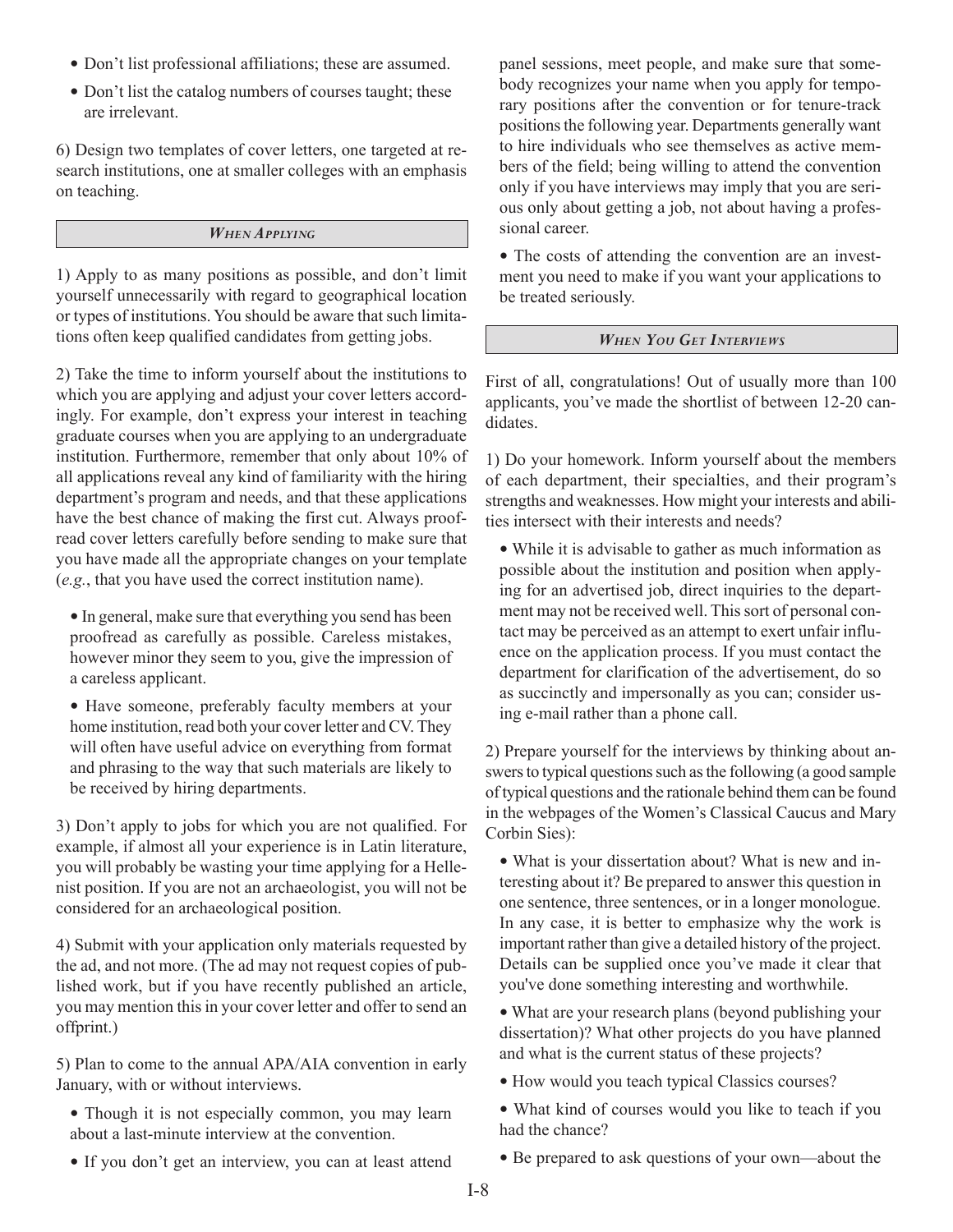department, its goals for the next couple of years, its typical majors, the university, the city or town in which it is located, etc. If you have no questions about the job, department, or institution you will seem uninterested in the job. No one will understand why you would spend substantial time and energy on an institution that doesn't interest you. These questions can be used to get information on everything from teaching load to the types of students you will teach, but they can also show that you are interested in the job and are aware of what you will need to know about it.

3) Try to set up a mock interview with your own professors or with any available professionals in the appropriate fields. Usually you will be able to find people willing to do this either at your home institution, an institution at which you have a temporary position, or at institutions such as the American School of Classical Studies at Athens or the American Academy in Rome. Take the advice you receive seriously; the people providing the mock interview are likely to have had more experience than you do with both hiring and being hired.

4) If you are scheduled to give a talk at the annual meeting or at a similar gathering, make sure to rehearse it before an audience. This will help you make sure of timing, pronunciation, and other matters which may, without practice, come back to haunt you.

#### *AT THE CONVENTION*

1) Remember that the interview starts the minute you leave your house. The person who is sitting next to you in the airport while you are speaking derisively about a potential employer may be someone who will interview you later on.

2) Behave like the kind of professional, friendly colleague that you yourself would like to work with for the next couple of years.

- Be punctual but understanding of delays and organizational mishaps.
- y Be yourself. If you lie about your plans or desires, you'll hate the job even if you get it, and your colleagues will resent you.
- Don't get drunk.
- Eat and sleep well and try to have fun at the interviews.
- Think of the interview as a professional conversation with colleagues rather than as an oral exam.

*WHEN YOU ARE INVITED FOR AN ON-CAMPUS INTERVIEW*

You will usually be one of only three finalists for the position.

1) Be prepared to give a job talk and/or a teaching demonstration. In case you aren't given full information about what is required, ask.

 $\bullet$  Make sure you know how long a job talk is supposed to last and do not exceed it!

• It is very important that you tailor your presentation for its intended audience. Will it consist of professional classicists only? of members of various departments or fields? of graduate and/or undergraduate students?

• If you are asked to teach a sample class, make sure you have fully prepared any assignment in advance. Speak to the students; do not act as though you are lecturing before an audience of professional classicists, even though faculty will be observing you.

• If possible, rehearse your job talk or sample class before an audience.

2) Do your homework again and refresh your memory about the department, its members, and its needs.

3) Once you have been invited to campus, make sure that all travel arrangements are clear. Some important questions at this stage:

• Will the interviewing department make travel arrangements, or will you? If you do it, how will reimbursement work? How long will it take?

• Once you arrive, where will you stay? Most departments try to put candidates up at a hotel but occasionally other arrangements are made (*e.g.*, you are asked to stay at someone's house). Make sure you know in advance, since you may pack differently for different accommodations.

4) On campus, make sure that you take care of yourself.

- Make sure that you get adequate food and sleep. In such a situation, it is easy to talk through meals or spend too much time without sleeping or at least resting. If you are offered "downtime" to rest or to prepare to give a talk, take it. These interviews are taxing, and you may well show the strain before you think you do.
- y Avoid alcohol, or at least drink only a small amount.

5) Keep asking questions. One of the worst mistakes you can make during an on-campus interview is to seem uninterested. Theoretically, this is a place that you could spend a great deal of your life; it only makes sense that you will want to know as much as possible about the students, department, institution, and community.

6) Common courtesy counts for a great deal; be polite and respectful to everyone you meet on campus (faculty, graduate students, undergraduates, office staff, administrators).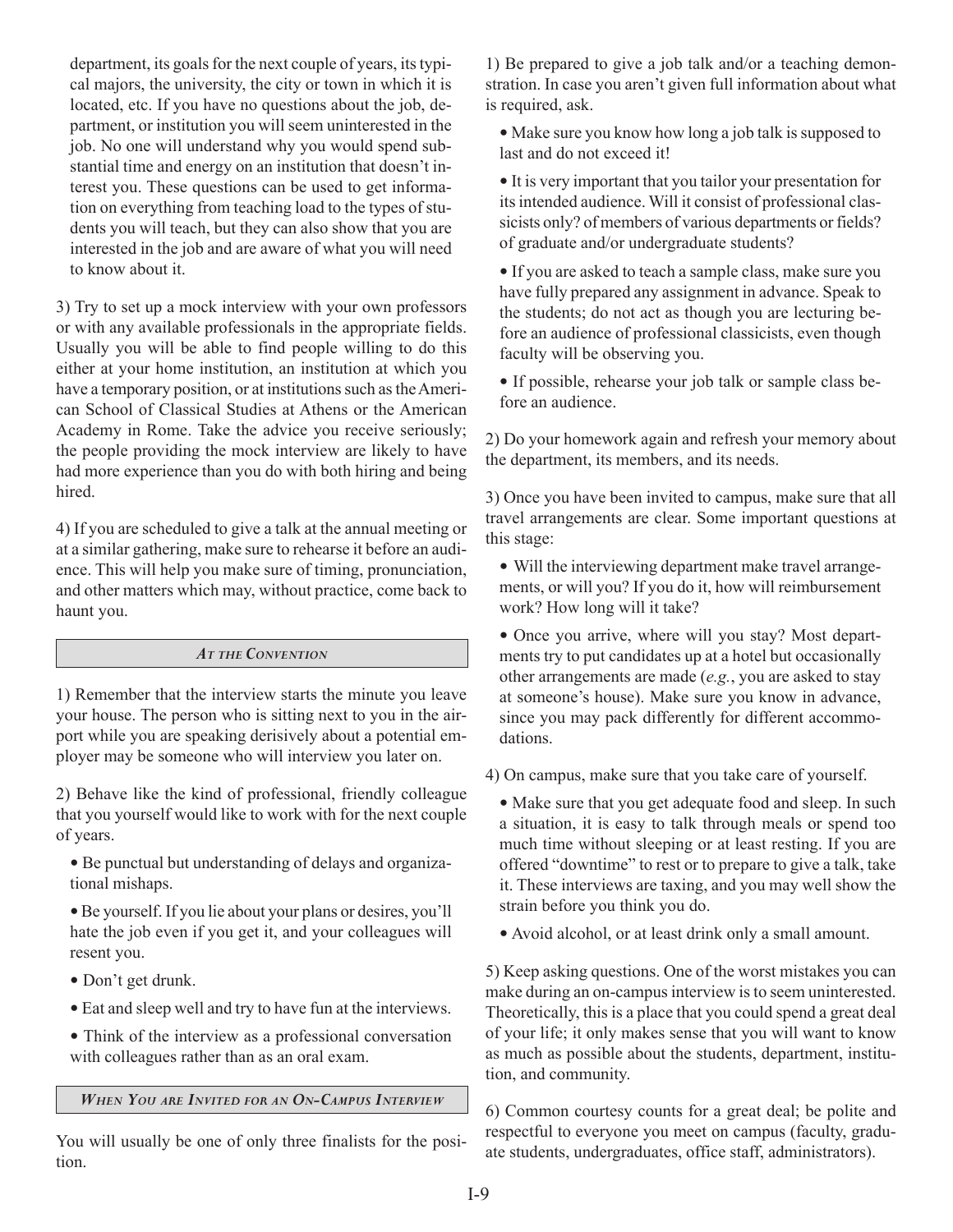7) After the interview, ask when a decision is likely to be made.

#### *WHEN YOU RECEIVE AN OFFER*

8) Inform your hosts immediately of any job offers or if you accept a job elsewhere.

9) Optional: you may want to write a thank-you letter, especially if your hosts went out of their way to make you feel welcome.

10) Don't be crushed if you don't get the job. There are many qualified candidates vying for the same jobs, and success ultimately depends to some degree on things you can hardly influence, such as departmental politics and, frankly, a great deal of just random luck. For many talented people it took more than one round in the job market to find a permanent position.

11) You may wonder how to react or respond if you hear nothing from a school that has brought you to campus or if one only communicates a rejection very late. The high road is always best. Rudeness, even if you feel it is born from justified indignation, will never be forgotten. Give institutions the benefit of the doubt. Focus on your career and career development and not on past mistreatment.

• However, if institutions have violated any of the guidelines that have been carefully developed by the Joint Committee on Placement, do inform the current chair of that committee. Your name will be kept confidential, and the information you supply will help to make the placement and hiring process more equitable for future candidates.

1) If negotiating needs to be done, this is the time. There are a few things to keep in mind. Search committee members, department chairs, *et al.*, can generally only pass on requests about salary and benefits to a dean or other administrator. Do not expect an instant answer to requests for, *e.g.*, a higher salary or a spousal/partner hire. Keep in mind that both hiring departments and institutions (even large or wealthy ones) often have limited flexibility. However willing they are to meet your needs, they may be unable to do so.

2) Be careful, and respectful, of deadlines. Just as you wish to find a job and secure a contract, so hiring departments are anxious to conclude searches. The search process is time consuming and no department really prolongs the process for frivolous reasons, however it may seem to individual candidates. If you need more time than you are initially given, ask for more. Be prepared to make a decision quickly if that extension is not granted. Remember that any extra time you take may mean that a department loses good candidates. Searches are sometimes unsuccessful because one or more candidates take too long to respond to an offer. Just as you will want to find the job that best meets your needs, departments want, and have a responsibility, to find someone who will meet theirs.

3) This is the time to clarify anything that is still uncertain. Ask any final questions. If any piece of information is vital to your acceptance (*i.e.*, if there is a potential "deal-breaker"), make sure that you nail this down now.

# *REMINDERS FOR SEARCH COMMITTEES*

Most of the "Placement Service Guidelines" (18 of 20 paragraphs) address the conduct of institutions in the hiring process. This document does not supersede those guidelines but offers some additional suggestions to improve the hiring process.

We urge individual interviewers to keep in mind that they represent not only themselves and their department and institution but also the entire profession of Classics. They offer models of professional and respectful conduct to the candidates, who are often in the very first stages of their professional careers. Remember that even those candidates who do not become their departmental colleagues will one day be professional colleagues.

We also remind interviewers that the Director of the Placement Service runs a one-person operation. Particularly in the month before the convention and during the convention, the Director expends extraordinary time and effort to ensure the smooth and efficient operation of the Service. Interviewers

should expend similar time and effort to meet the deadlines set by the Service and to observe the guidelines of the Service. In particular, interviewers should extend to the Director the courtesy and patience due to another member of the profession.

*1. PREPARING FOR THE INTERVIEW*

a) The search committee would do well to prepare a basic list of questions to be asked of all candidates for a position; asking at least some similar questions of all candidates makes for more efficient interviews and makes it easier for colleagues to compare the candidates.

b) Institutions might consider distributing to candidates before the interview, if possible, a list of the department members who will be at the interview.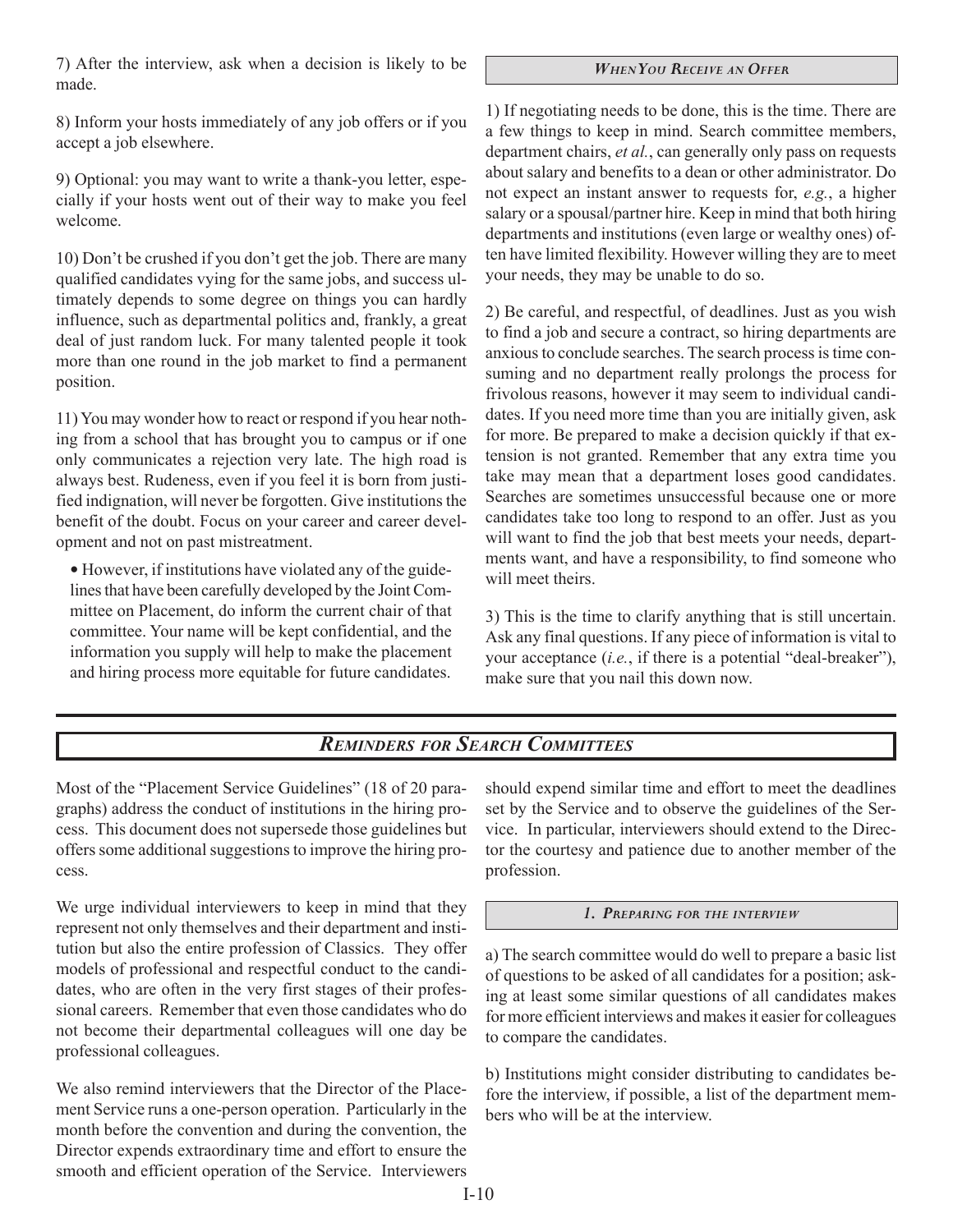c) Acknowledge promptly all applications received and say whether or not you will be interviewing the person at the meetings.

## *2. AT THE INTERVIEW*

a) Interviewers should introduce themselves to the candidate.

b) The candidate should be placed in a comfortable, centrally located chair; avoid a shared couch (it's hard for a candidate to be comfortable on one if he/she has to share it with an interviewer).

c) Allow the candidate a few minutes to ask questions at the end of the interview.

d) Give the candidate an idea of the timetable for the search.

e) This is the candidate's interview; try not to monopolize the time when she/he should be answering questions.

f) Treat candidates with courtesy and respect, including those who seem, after the first few minutes of the interview, not to be appropriate for the position.

g) Keep in mind that interviewers, candidates, and interview rooms are all very tightly scheduled. Interviewers should begin and end interviews on time. A suggestion: allow 25 minutes per interview, enabling the committee to pause for rest and reflection after each candidate and the candidate to be on time for his/her next interview.

## *3. AFTER THE INTERVIEW*

a) Inform candidates as soon as possible about the status of the search.

b) If some candidates clearly are inappropriate for the position, tell them as soon as possible.

## *4. ON-CAMPUS INTERVIEW*

Some of what follows will vary depending on the kind of institution and department, *e.g.*, strictly undergraduate program, research I institution with full graduate program, etc.

a) Before the candidate arrives on campus, ask whether he/ she needs any specific accommodations during the on-campus visit.

b) Establish a schedule that is reasonably paced, gives the candidate time to relax before any presentations, allows for informal time with department members, students, etc., and includes a tour of the facilities, library, etc. You may want to include a chance to meet informally with colleagues outside of the department with related interests (*e.g.*, Woman's Studies, cultural studies, ancient history, art history, etc.).

c) Distribute the schedule beforehand along with explicit indications of what the candidate will be expected to do while on campus (*e.g.*, give a presentation, teach a class) and some description of the individuals outside the department (dean, provost, president) whom the candidate will meet.

d) For a presentation, tell the candidate the appropriate level and expected audience (faculty, graduate students, undergraduate majors, etc.). For a class, include information about the class, number of students; send along a syllabus, class roll, etc.; if possible, put the candidate in touch with whoever is teaching the class that she/he is guest-teaching, so as to indicate what books are being used, what the students are used to doing, etc. (it is hard to go into someone else's class cold).

e) Inform the candidate of the timetable for the search.

f) If possible, begin with a meeting with the department chair to clarify the position, present the profile of the department, explain resources in support of teaching and scholarship, discuss promotion and tenure expectations, etc.

g) Provide a chance to see the area, housing options, etc.

h) Distribute such materials as area information (schools, regional opportunities, etc.), student newspaper, department newsletter, further information about the institution.

*5. AFTER THE INTERVIEW*

a) If some candidates clearly are not appropriate for the position, inform them as soon as possible.

b) Once the position has been filled, inform all remaining candidates of that in as timely a manner as possible.

c) Remember to inform the Placement Service of the outcome of your search.